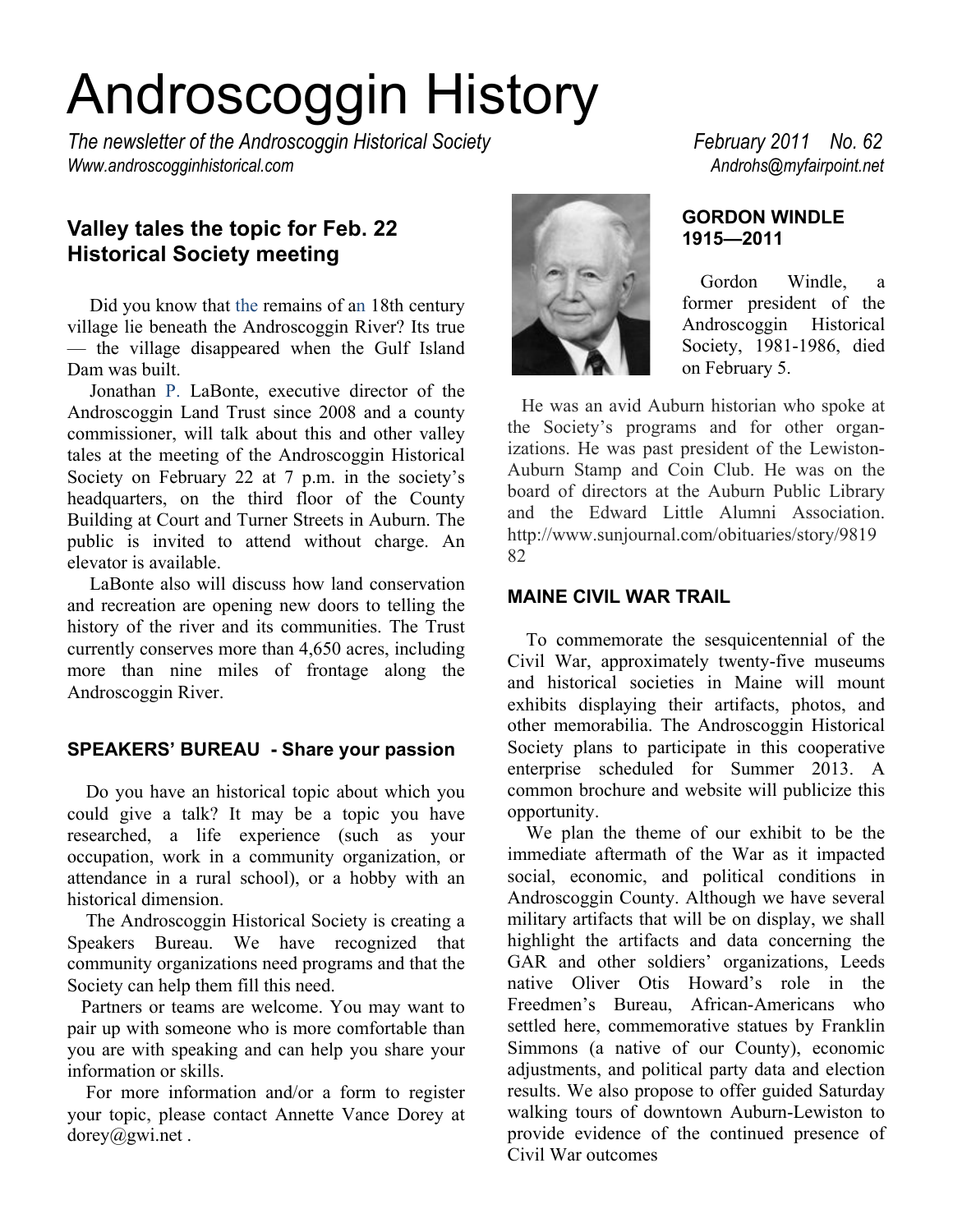#### **THE SCHOONER** *AUBURN*

An inquiry came to the Society about whether we had a picture of the four-masted schooner *Auburn*, which was launched in Phippsburg, Maine in 1906. Unfortunately we did not have a picture and it may be that her life was so short that she never was "posed" for a snapshot.

The *Auburn* weighed 633 tons with dimensions of 171.4 feet long and 36.3 feet wide. [Steven D. Singer, *Shipwrecks of Florida: A Comprehensive Listing*, books.google.com/books?isbn=1561641634.]

The ship had a promising start. Her first cargo was 1,172 tons of ice loaded at Rockport, Maine. This well exceeded the estimates of about 1,100 tons and she drew only fifteen feet rather than the estimated sixteen. This meant that she could enter scores of harbors and ports that otherwise would be inaccessible. ["A Splendid Beginning," *Lewiston Evening Journal*, Mar. 9, 1906.]

It was stated, "The load of ice would pay the vessel ninety cents per ton to Providence, R. I. The loading, unloading and passage will only take two weeks and the clear profit will be \$1,054.80. This is a great showing indeed for the first two weeks of her existence. As one quarter of the vessel is owned in Auburn the news will be exceedingly welcome." [Ibid.]

It was further reported that the *Auburn* made remarkable speed, passing every ship she encountered. This included a trip from Port Arthur, Texas to New York with a cargo of lumber "to within one plank of her scuppers." ["Schooner Auburn is Making Good Record," *Lewiston Daily Sun*, Dec. 14, 1906.]

Life aboard the *Auburn* and in Caribbean ports was detailed in a lengthy article in the *Lewiston Evening Journal* ["Four Months a Sailor: Auburn Boy's Adventures," Mar. 21, 1907.] Warren Watson spent four months in the summer of 1906 sailing 6,000 miles from Norfolk, Virginia, to Havana to Port Arthur, Texas and from there to New York. He experienced hurricanes, quasi-pirates from the island of Bimini, a waterspout, several adventures in Cuba, and clouds of mosquitoes in Port Arthur.

The *Auburn*'s first captain was Thomas J. Ginn of Auburn, Maine. The last cargo that Ginn saw loaded was creosote piling bound from Norfolk, Virginia for San Juan, Porto Rico. Then Capt. Charles W. Clark took command, while Capt. Ginn was called to Maine to supervise the final stages of construction of the schooner *Lewiston* in the Cobb-Butler yard in Rockland. We also learn from this source that two other schooners, *The Perryville* and *The Horatio G. Foss*, were planned so that Auburn and Lewiston "may well be proud of their fleet." ["Auburn and Lewiston," *Lewiston Evening Journal*, June 4, 1908.]

We next hear of the schooner *Auburn* having arrived in an unspecified port "after a four months' cruise to South America." There it was stated that the Gilbert Transportation Company of Mystic, Connecticut, owned her. ["Schooner Docks after Long Trip," *Christian Science Monitor*, May 27, 1909.] Other sources all say that the *Auburn*'s agents and principal owners were Crowell and Thurlow of Boston.

However, unnamed residents of Auburn, Maine also had invested in the ship, and were understandably concerned when the vessel was reported a month overdue. The *Auburn* had sailed from Jacksonville, Florida to Philadelphia with a cargo of lumber on December 23, 1909. She was under the command of a Capt. Bates with a crew of eight other men. It was feared that she had been wrecked in a gale. It was noted that the *Lewiston* had been blown off course, but Capt. Ginn had safely brought her in. ["Interests Auburn Men," *Lewiston Evening Journal*, Feb. 14, 1910.] The *Auburn* and her crew were given up for lost by May. ["Of Local Interest," *Lewiston Evening Journal*, May 7, 1910.]

If any reader knows of a picture of the *Auburn*, please let us know. In the next issue, we shall feature the schooner *Lewiston*.

-- Douglas I. Hodgkin

"Some of the vans on the Grand Trunk freight trains beat all the art galleries." *Lewiston Evening Journal*, March 30, 1887.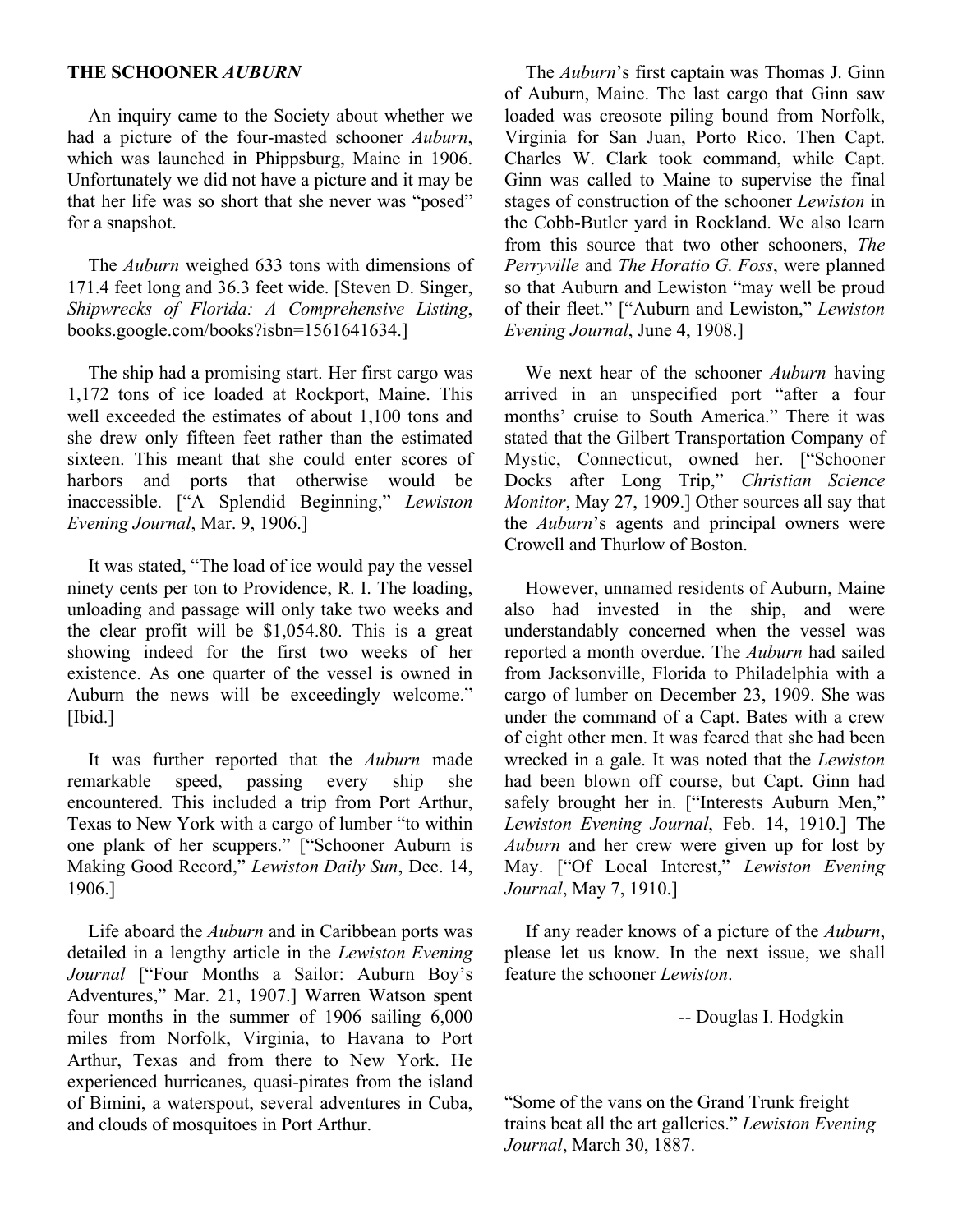#### **WHAT TIME IS IT?**

That question did not have a certain answer in Lewiston during May of 1922. Daylight Saving Time became a contentious issue during the Aldermen's meeting of May 12, 1922.

During World War I Daylight Saving Time had been passed and was observed for seven months each in 1918 and 1919. However, Congress had repealed it in 1919, for it was quite unpopular as people went to bed earlier and got up earlier than they do now. It returned to a matter of local option. In Maine the rule was Standard Time, unless a municipality opted for DST.

In May 1922 Inspector Page had set the clock on the Lewiston City Building ahead to conform to Daylight Saving Time. Apparently he had taken his cue from "the industries of the city," which were operating on DST.

Meeting on May 12, the Aldermen ordered the municipal clock returned to Standard Time because Page had exceeded his authority. At least five of the seven Aldermen opposed DST itself, stating that the farmers were unanimously opposed and probably so were the majority of their constituents.

However, Alderman Verrault favored DST. "He said he worked in a shoe shop and that the majority of his co-workers favored daylight time." When Alderman Kerrigan moved that city council meetings be scheduled at 7:30 pm standard time, Verrault objected and said he would come to meetings at 7:30 pm daylight time. Verrault accepted a compromise at 7:00 standard time.

Because the industries were on daylight time, the clocks in the public schools had been set for daylight time "to accommodate the homes in the matter of meals." Therefore, Superintendent C. W. Bickford sent a memo to principals and teachers stating that the hours of the high school were "7 a.m. to 12 m (corresponding to 8) a.m. and 1 p.m. daylight saving time)" and elementary schools— 7.45 a.m. to 10.45 a.m., 12.30 to 2.30 p.m. (corresponding to 8.45—11.45 and 1.30—3/30 p.m. daylight saving time). This you will observe makes no change in the present hours of school."

Therefore the superintendent manipulated the "official" school hours to conform to Daylight Saving Time! Thus a student who lived in a DST home across the street from the high school would need to depart by 7:55 a.m. to be on time according to the school clock reading 7:00 a.m. (ST). When he left school at 12:00 noon (ST), he would find he was having lunch at just after 1:00 p.m. (DST) at home.

Sources: *Lewiston Daily Sun*, May 13 and 15, 1922; *Lewiston Evening Journal*, May 13, 1922.



Lewiston City Building Clock Tower

#### **DONATIONS & NEW MEMBERS**

#### *The Society is grateful for the following donations:*

| <b>Mechanics Savings Bank</b>           | \$500. |
|-----------------------------------------|--------|
| Brann & Isaacson                        | \$250. |
| Benjamin & Bonnie<br>Lounsbury          | \$100. |
| Hall's Gravel $\&$<br>Development Corp. | \$75.  |
| Central Maine Power                     | \$50.  |
| Taber's Lakeside Stand                  | \$35.  |

#### *We welcome these new members:*

Austin Associates PA CPAs WEZR 124 – Gleason Media.com Chip Morrison Edward & Candace Walworth